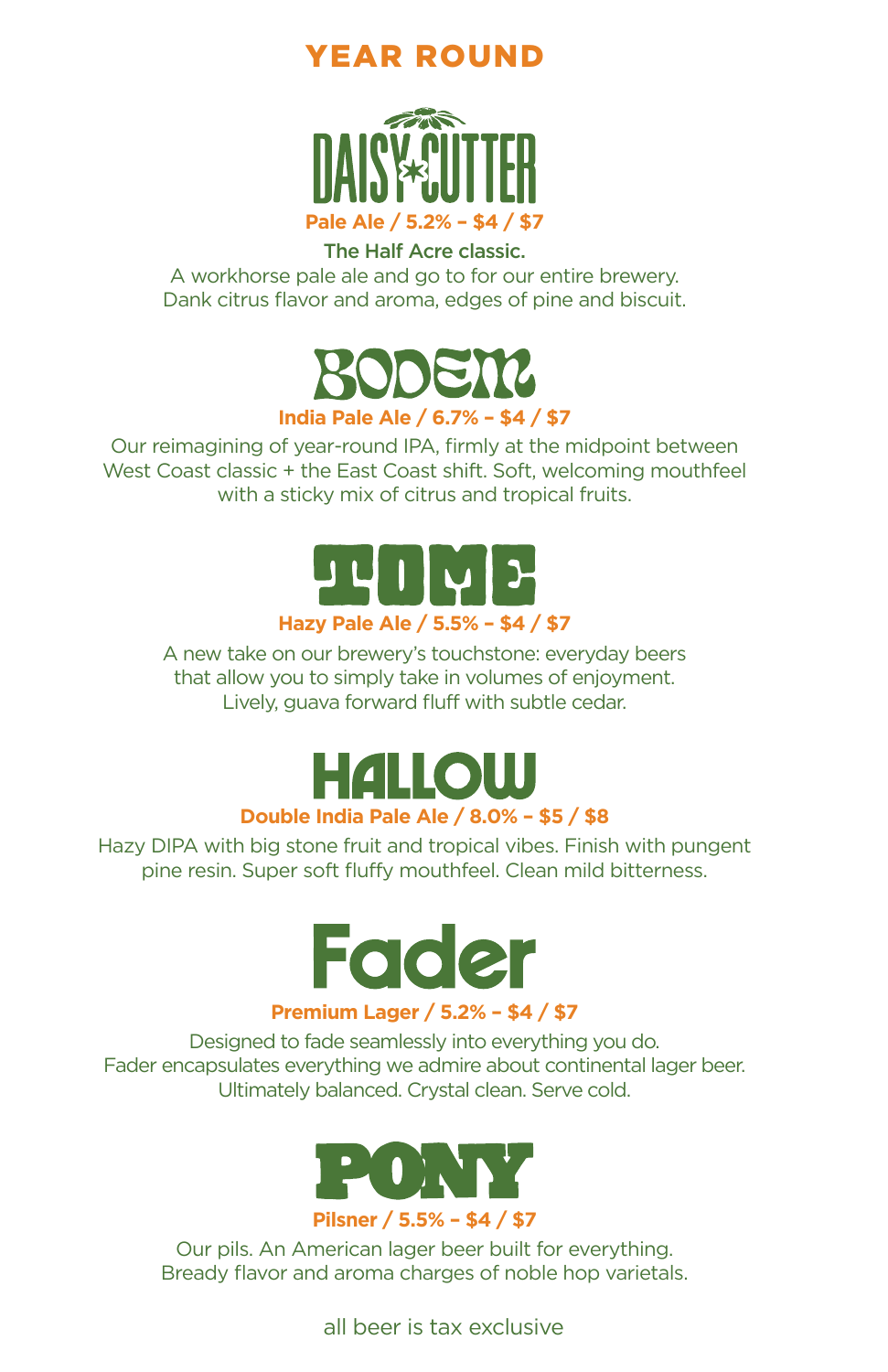# SEASONAL<br>VALLEJO

#### **India Pale Ale / 6.7% – \$4 / \$7**

IPA with a pilsner malt base and aromas of guava, white grape, green mango and subtly dank chives. Balanced bitterness with a dry finish.

| <b>SPECIALTY DRAFT</b>                                                                                                      | 10oz / 16oz |
|-----------------------------------------------------------------------------------------------------------------------------|-------------|
| <b>Beer Hates Astronauts</b><br>India Pale Ale / 7.8%                                                                       | \$6 / \$9   |
| <b>Kölsch</b><br>Kolsch / 5.0%                                                                                              | \$4/\$7     |
| <b>Sights</b><br>India Pale Ale / 7.1%                                                                                      | $$5/$ \$8   |
| <b>Timbo Pils</b><br>HALF ACRE x HIGHLAND PARK BREWERY, LOS ANGELES<br>West Coast Pilsner with Citra and Mosaic Hops / 5.8% | $$5/$ \$8   |
| <b>KEEPING TOGETHER</b>                                                                                                     | 8 oz        |
| At The Still Point of The Turning World<br>Saison with Buckwheat and Rye / 5.6%                                             | \$10        |
| <b>A Mutual Surrender</b><br>Saison Rosé with Spent Wine Grapes, Rested in Oak and<br>Conditioned with Honey / 7.3%         | \$10        |
| <b>The Grace of Maybe</b><br>Saison with Lemongrass, Peaches and Vanilla / 6.0%                                             | \$8         |
| <b>Human Attention Is Sacred</b><br>Saison with Hibiscus, Cinnamon and Ginger Salt / 5.1%                                   | \$8         |
| <b>The Art of Holding Space</b><br>Table Saison / 3.0%                                                                      | \$5         |